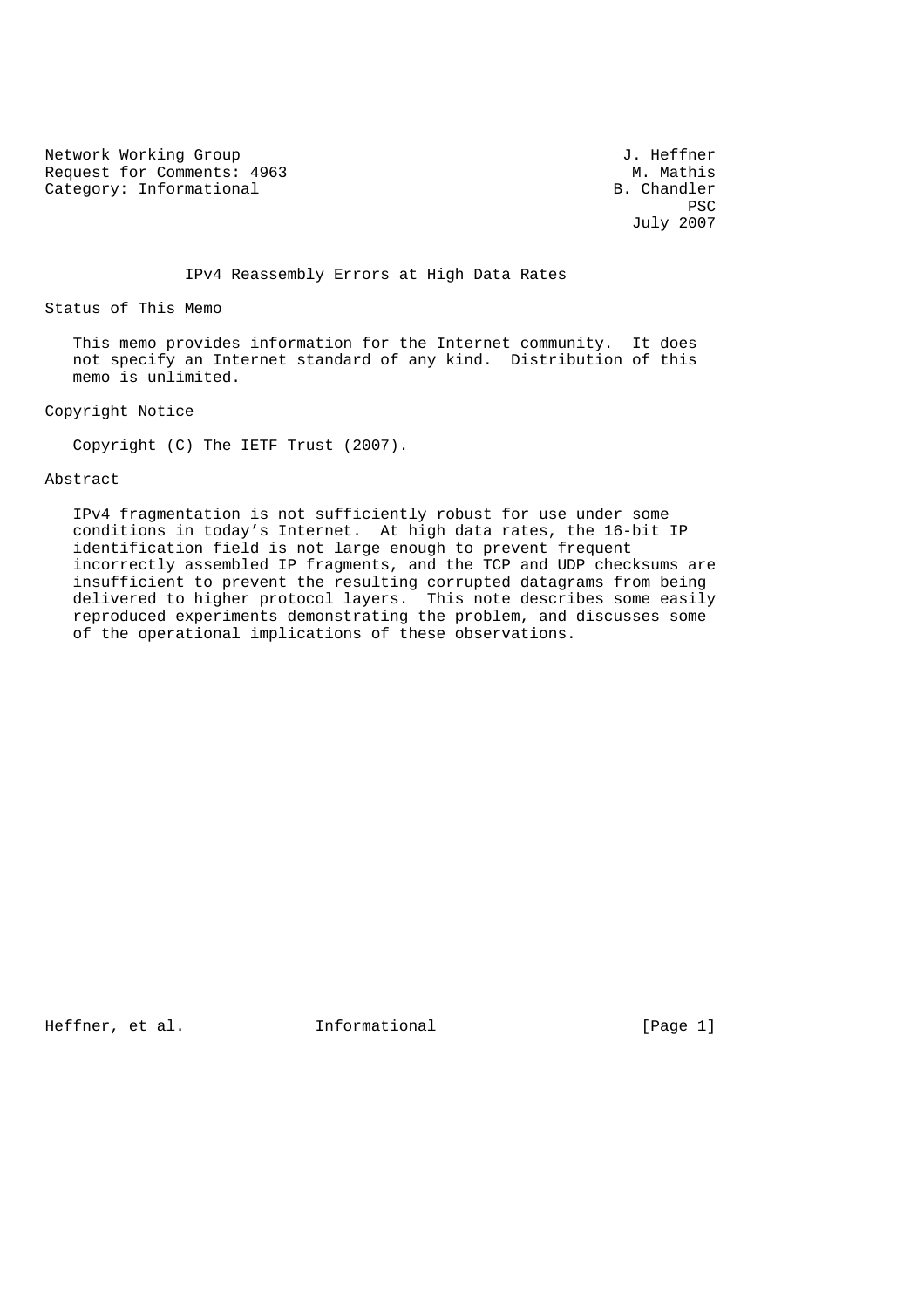# 1. Introduction

 The IPv4 header was designed at a time when data rates were several orders of magnitude lower than those achievable today. This document describes a consequent scale-related failure in the IP identification (ID) field, where fragments may be incorrectly assembled at a rate high enough that it is likely to invalidate assumptions about data integrity failure rates.

 That IP fragmentation results in inefficient use of the network has been well documented [Kent87]. This note presents a different kind of problem, which can result not only in significant performance degradation, but also frequent data corruption. This is especially pertinent due to the recent proliferation of UDP bulk transport tools that sometimes fragment every datagram.

 Additionally, there is some network equipment that ignores the Don't Fragment (DF) bit in the IP header to work around MTU discovery problems [RFC2923]. This equipment indirectly exposes properly implemented protocols and applications to corrupt data.

#### 2. Wrapping the IP ID Field

The Internet Protocol standard [RFC0791] specifies:

 "The choice of the Identifier for a datagram is based on the need to provide a way to uniquely identify the fragments of a particular datagram. The protocol module assembling fragments judges fragments to belong to the same datagram if they have the same source, destination, protocol, and Identifier. Thus, the sender must choose the Identifier to be unique for this source, destination pair and protocol for the time the datagram (or any fragment of it) could be alive in the Internet."

 Strict conformance to this standard limits transmissions in one direction between any address pair to no more than 65536 packets per protocol (e.g., TCP, UDP, or ICMP) per maximum packet lifetime.

 Clearly, not all hosts follow this standard because it implies an unreasonably low maximum data rate. For example, a host sending 1500-byte packets with a 30-second maximum packet lifetime could send at only about 26 Mbps before exceeding 65535 packets per packet lifetime. Or, filling a 1 Gbps interface with 1500-byte packets requires sending 65536 packets in less than 1 second, an unreasonably short maximum packet lifetime, being less than the round-trip time on some paths. This requirement is widely ignored.

Heffner, et al. 1nformational 1999 [Page 2]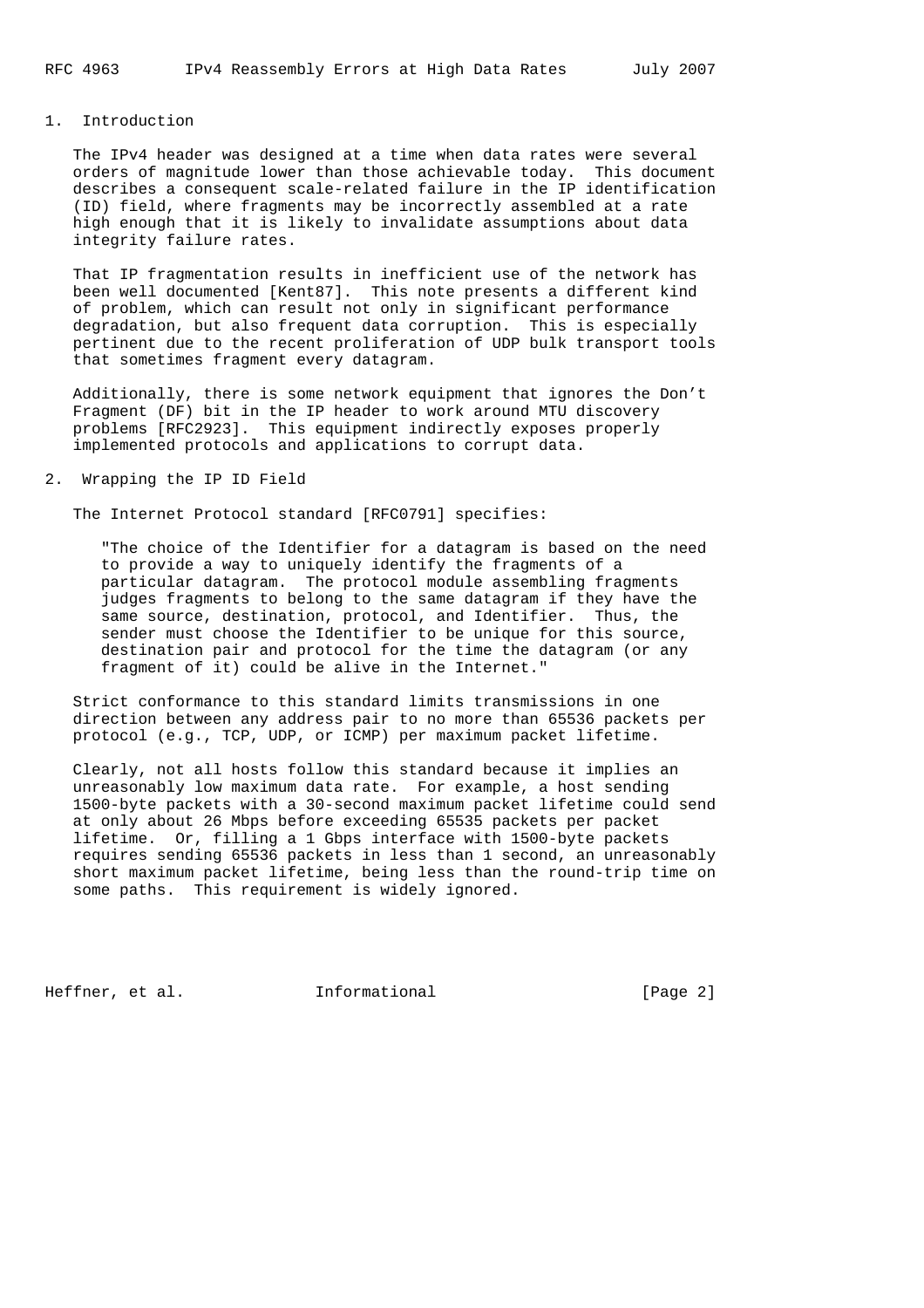Additionally, it is worth noting that reusing values in the IP ID field once per 65536 datagrams is the best case. Some implementations randomize the IP ID to prevent leaking information out of the kernel [Bellovin02], which causes reuse of the IP ID field to occur probabilistically at all sending rates.

 IP receivers store fragments in a reassembly buffer until all fragments in a datagram arrive, or until the reassembly timeout expires (15 seconds is suggested in [RFC0791]). Fragments in a datagram are associated with each other by their protocol number, the value in their ID field, and by the source/destination address pair. If a sender wraps the ID field in less than the reassembly timeout, it becomes possible for fragments from different datagrams to be incorrectly spliced together ("mis-associated"), and delivered to the upper layer protocol.

 A case of particular concern is when mis-association is self propagating. This occurs, for example, when there is reliable ordering of packets and the first fragment of a datagram is lost in the network. The rest of the fragments are stored in the fragment reassembly buffer, and when the sender wraps the ID field, the first fragment of the new datagram will be mis-associated with the rest of the old datagram. The new datagram will be now be incomplete (since it is missing its first fragment), so the rest of it will be saved in the fragment reassembly buffer, forming a cycle that repeats every 65536 datagrams. It is possible to have a number of simultaneous cycles, bounded by the size of the fragment reassembly buffer.

 IPv6 is considerably less vulnerable to this type of problem, since its fragment header contains a 32-bit identification field [RFC2460]. Mis-association will only be a problem at packet rates 65536 times higher than for IPv4.

3. Effects of Mis-Associated Fragments

 When the mis-associated fragments are delivered, transport-layer checksumming should detect these datagrams as incorrect and discard them. When the datagrams are discarded, it could create a performance problem for loss-feedback congestion control algorithms, particularly when a large congestion window is required, since it will introduce a certain amount of non-congestive loss.

 Transport checksums, however, may not be designed to handle such high error rates. The TCP/UDP checksum is only 16 bits in length. If these checksums follow a uniform random distribution, we expect mis associated datagrams to be accepted by the checksum at a rate of one per 65536. With only one mis-association cycle, we expect corrupt data delivered to the application layer once per 2^32 datagrams.

Heffner, et al. 1nformational 1999 [Page 3]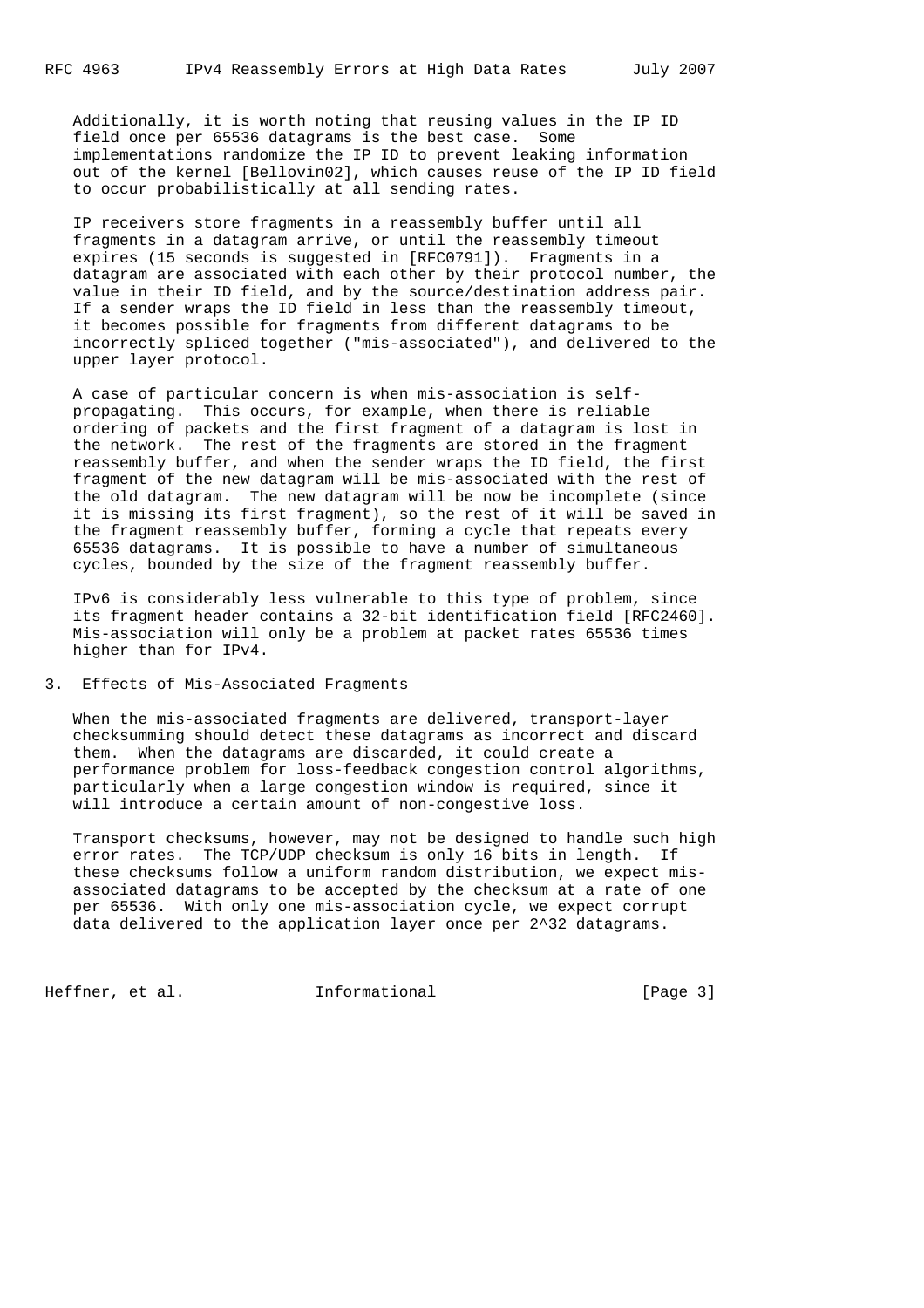This number can be significantly higher with multiple concurrent cycles.

 With non-random data, the TCP/UDP checksum may be even weaker still. It is possible to construct datasets where mis-associated fragments will always have the same checksum. Such a case may be considered unlikely, but is worth considering. "Real" data may be more likely than random data to cause checksum hot spots and increase the probability of false checksum match [Stone98]. Also, some applications or higher-level protocols may turn off checksumming to increase speed, though this practice has been found to be dangerous for other reasons when data reliability is important [Stone00].

4. Experimental Observations

 To test the practical impact of fragmentation on UDP, we ran a series of experiments using a UDP bulk data transport protocol that was designed to be used as an alternative to TCP for transporting large data sets over specialized networks. The tool, Reliable Blast UDP (RBUDP), part of the QUANTA networking toolkit [QUANTA], was selected because it has a clean interface which facilitated automated experiments. The decision to use RBUDP had little to do with the details of the transport protocol itself. Any UDP transport protocol that does not have additional means to detect corruption, and that could be configured to use IP fragmentation, would have the same results.

 In order to diagnose corruption on files transferred with the UDP bulk transfer tool, we used a file format that included embedded sequence numbers and MD5 checksums in each fragment of each datagram. Thus, it was possible to distinguish random corruption from that caused by mis-associated fragments. We used two different types of files. One was constructed so that all the UDP checksums were constant -- we will call this the "constant" dataset. The other was constructed so that UDP checksums were uniformly random -- the "random" dataset. All tests were done using 400 MB files, sent in 1524-byte datagrams so that they were fragmented on standard Fast Ethernet with a 1500-byte MTU.

 The UDP bulk file transport tool was used to send the datasets between a pair of hosts at slightly less than the available data rate (100 Mbps). Near the beginning of each flow, a brief secondary flow was started to induce packet loss in the primary flow. Throughout the life of the primary flow, we typically observed mis-association rates on the order of a few hundredths of a percent.

Heffner, et al. 1nformational 1999 [Page 4]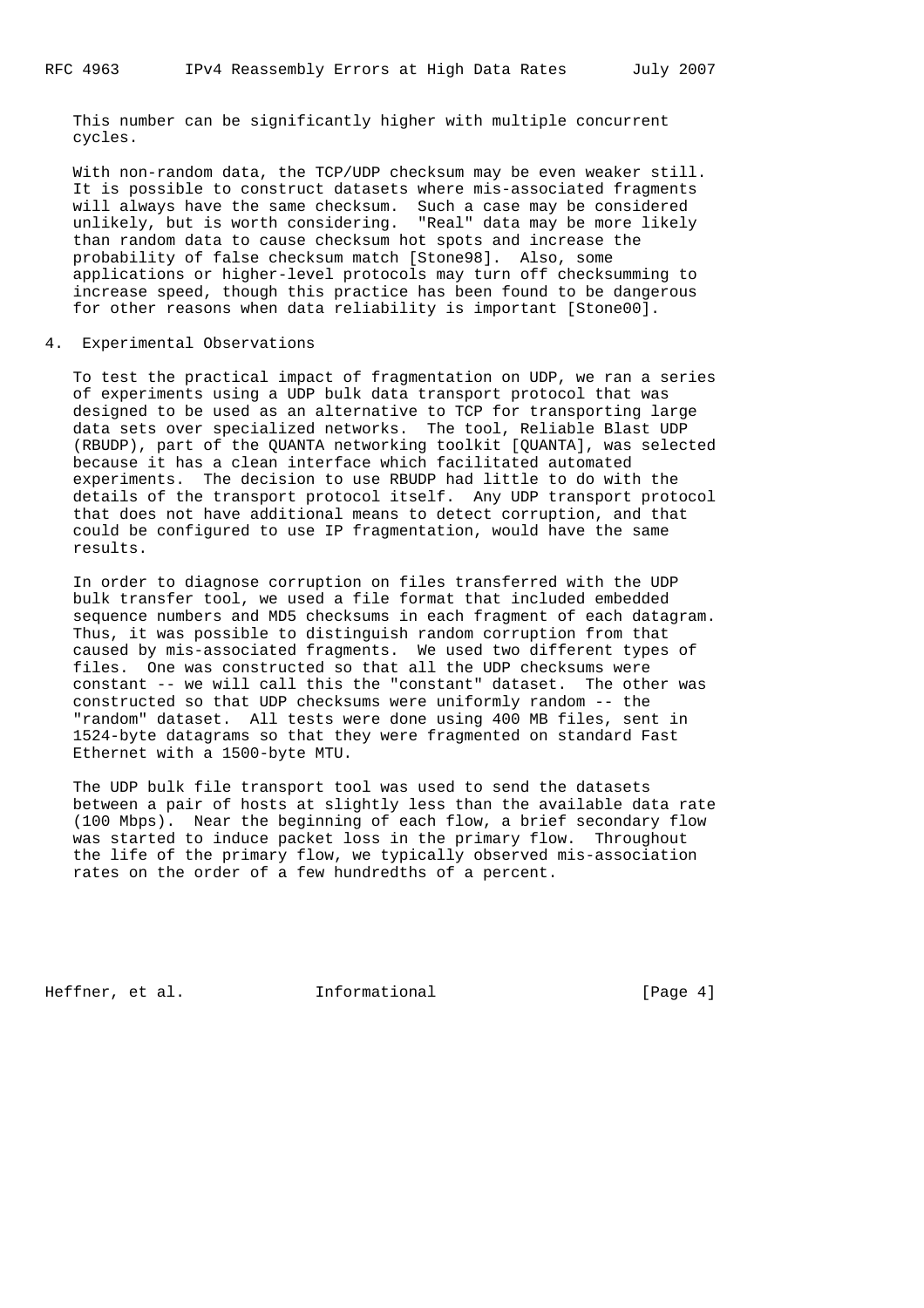Tests run with the "constant" dataset resulted in corruption on all mis-associated fragments, that is, corruption on the order of a few hundredths of a percent. In sending approximately 10 TB of "random" datasets, we observed 8847668 UDP checksum errors and 121 corruptions of the data due to mis-associated fragments.

# 5. Preventing Mis-Association

 The most straightforward way to avoid mis-association is to avoid fragmentation altogether by implementing Path MTU Discovery [RFC1191] [RFC4821]. However, this is not always feasible for all applications. Further, as a work-around for MTU discovery problems [RFC2923], some TCP implementations and communications gear provide mechanisms to disable path MTU discovery by clearing or ignoring the DF bit. Doing so will expose all protocols using IPv4, even those that participate in MTU discovery, to mis-association errors.

 If IP fragmentation is in use, it may be possible to reduce the timeout sufficiently so that mis-association will not occur. However, there are a number of difficulties with such an approach. Since the sender controls the rate of packets sent and the selection of IP ID, while the receiver controls the reassembly timeout, there would need to be some mutual assurance between each party as to participation in the scheme. Further, it is not generally possible to set the timeout low enough so that a fast sender's fragments will not be mis-associated, yet high enough so that a slow sender's fragments will not be unconditionally discarded before it is possible to reassemble them. Therefore, the timeout and IP ID selection would need to be done on a per-peer basis. Also, it is likely NAT will break any per-peer tables keyed by IP address. It is not within the scope of this document to recommend solutions to these problems, though we believe a per-peer adaptive timeout is likely to prevent mis-association under circumstances where it would most commonly occur.

 A case particularly worth noting is that of tunnels encapsulating payload in IPv4. To deal with difficulties in MTU Discovery [RFC4459], tunnels may rely on fragmentation between the two endpoints, even if the payload is marked with a DF bit [RFC4301]. In such a mode, the two tunnel endpoints behave as IP end hosts, with all tunneled traffic having the same protocol type. Thus, the aggregate rate of tunneled packets may not exceed 65536 per maximum packet lifetime, or tunneled data becomes exposed to possible mis association. Even protocols doing MTU discovery such as TCP will be affected. Operators of tunnels should ensure that the receiving end's reassembly timeout is short enough that mis-association cannot occur given the tunnel's maximum rate.

Heffner, et al. 1nformational 1999 [Page 5]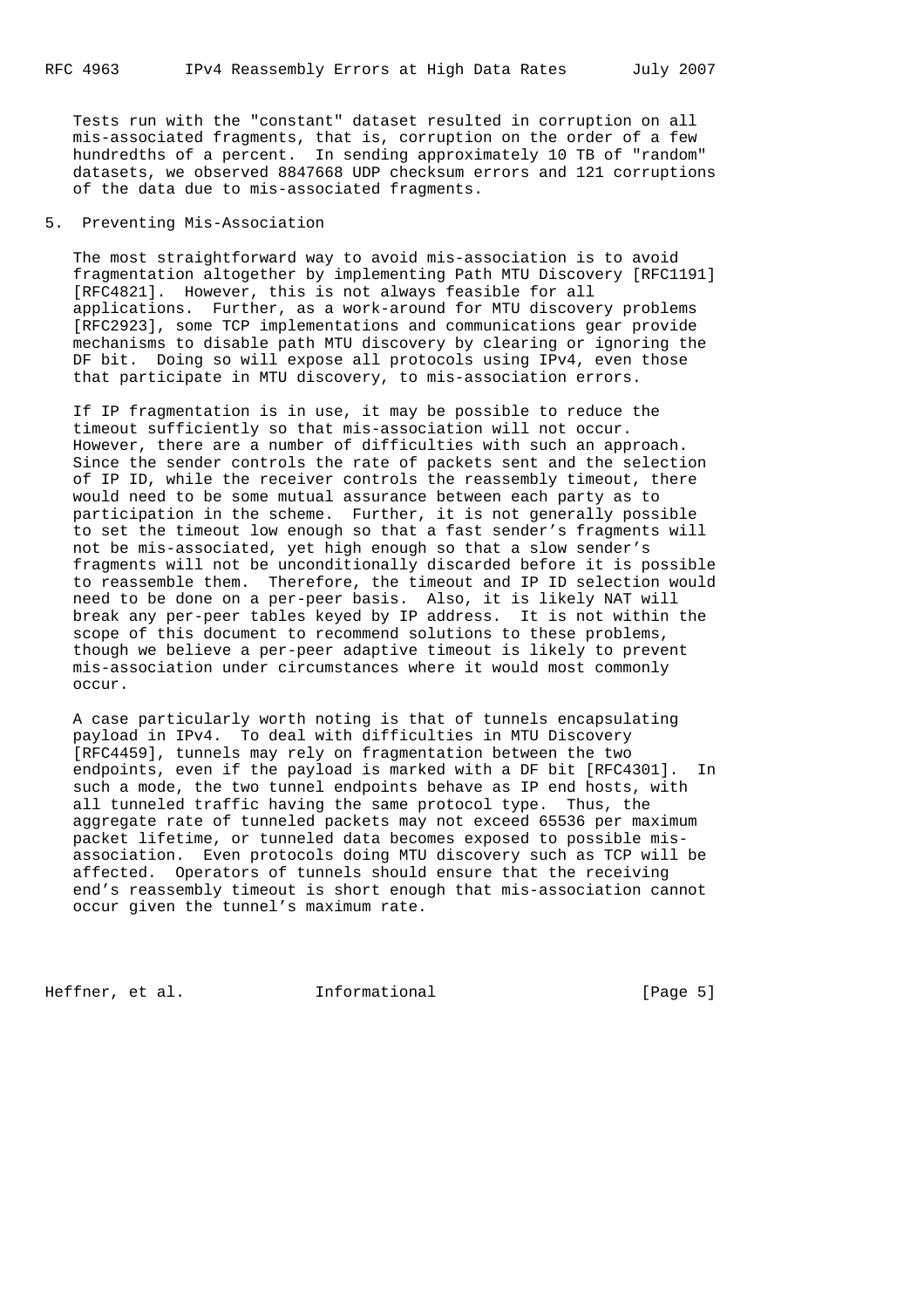## 6. Mitigating Mis-Association

 It is difficult to concisely describe all possible situations under which fragments might be mis-associated. Even if an end host carefully follows the specification, ensuring unique IP IDs, the presence of NATs or tunnels may expose applications to IP ID space conflicts. Further, devices in the network that the end hosts cannot see or control, such as tunnels, may cause mis-association. Even a fragmenting application that sends at a low rate might possibly be exposed when running simultaneously with a non-fragmenting application that sends at a high rate. As described above, the receiver might implement to reduce or eliminate the possibility of conflict, but there is no mechanism in place for a sender to know what the receiver is doing in this respect. As a consequence, there is no general mechanism for an application that is using IPv4 fragmentation to know if it is deterministically or statistically protected from mis-associated fragments.

 Under circumstances when it is impossible or impractical to prevent mis-association, its effects may be mitigated by use of stronger integrity checking at any layer above IP. This is a natural side effect of using cryptographic authentication. For example, IPsec AH [RFC4302] will discard any corrupted datagrams, preventing their deliver to upper layers. A stronger transport layer checksum such as SCTP's, which is 32 bits in length [RFC2960], may help significantly. At the application layer, SSH message authentication codes [RFC4251] will prevent delivery of corrupted data, though since the TCP connection underneath is not protected, it is considered invalid and the session is immediately terminated. While stronger integrity checking may prevent data corruption, it will not prevent the potential performance impact described above of non-congestive loss on congestion control at high congestion windows.

 It should also be noted that mis-association is not the only possible source of data corruption above the network layer [Stone00]. Most applications for which data integrity is critically important should implement strong integrity checking regardless of exposure to mis association.

 In general, applications that rely on IPv4 fragmentation should be written with these issues in mind, as well as those issues documented in [Kent87]. Applications that rely on IPv4 fragmentation while sending at high speeds (the order of 100 Mbps or higher) and devices that deliberately introduce fragmentation to otherwise unfragmented traffic (e.g., tunnels) should be particularly cautious, and introduce strong mechanisms to ensure data integrity.

Heffner, et al. **Informational** [Page 6]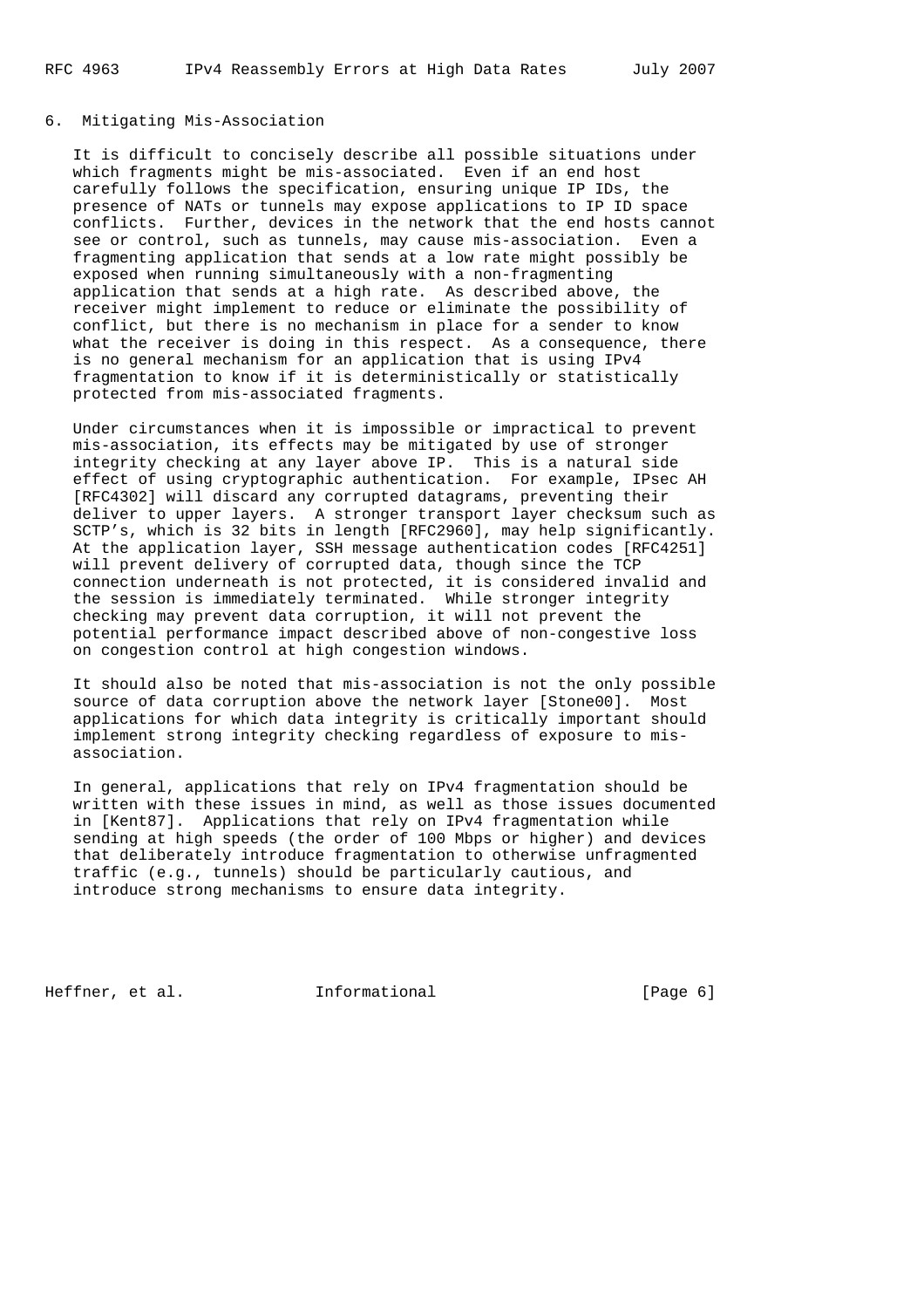### 7. Security Considerations

 If a malicious entity knows that a pair of hosts are communicating using a fragmented stream, it may be presented with an opportunity to corrupt the flow. By sending "high" fragments (those with offset greater than zero) with a forged source address, the attacker can deliberately cause corruption as described above. Exploiting this vulnerability requires only knowledge of the source and destination addresses of the flow, its protocol number, and fragment boundaries. It does not require knowledge of port or sequence numbers.

 If the attacker has visibility of packets on the path, the attack profile is similar to injecting full segments. Using this attack makes blind disruptions easier and might possibly be used to cause degradation of service. We believe only streams using IPv4 fragmentation are likely vulnerable. Because of the nature of the problems outlined in this document, the use of IPv4 fragmentation for critical applications may not be advisable, regardless of security concerns.

#### 8. Informative References

| [Kent87] |                                                     | Kent, C. and J. Mogul, "Fragmentation considered |  |  |  |  |  |  |  |
|----------|-----------------------------------------------------|--------------------------------------------------|--|--|--|--|--|--|--|
|          | harmful", Proc. SIGCOMM '87 vol. 17, No. 5, October |                                                  |  |  |  |  |  |  |  |
|          | 1987.                                               |                                                  |  |  |  |  |  |  |  |

- [RFC2923] Lahey, K., "TCP Problems with Path MTU Discovery", RFC 2923, September 2000.
- [RFC0791] Postel, J., "Internet Protocol", STD 5, RFC 791, September 1981.
- [RFC1191] Mogul, J. and S. Deering, "Path MTU discovery", RFC 1191, November 1990.
- [Stone98] Stone, J., Greenwald, M., Partridge, C., and J. Hughes, "Performance of Checksums and CRC's over Real Data", IEEE/ ACM Transactions on Networking vol. 6, No. 5, October 1998.
- [Stone00] Stone, J. and C. Partridge, "When The CRC and TCP Checksum Disagree", Proc. SIGCOMM 2000 vol. 30, No. 4, October 2000.

Heffner, et al. 1nformational 1999 [Page 7]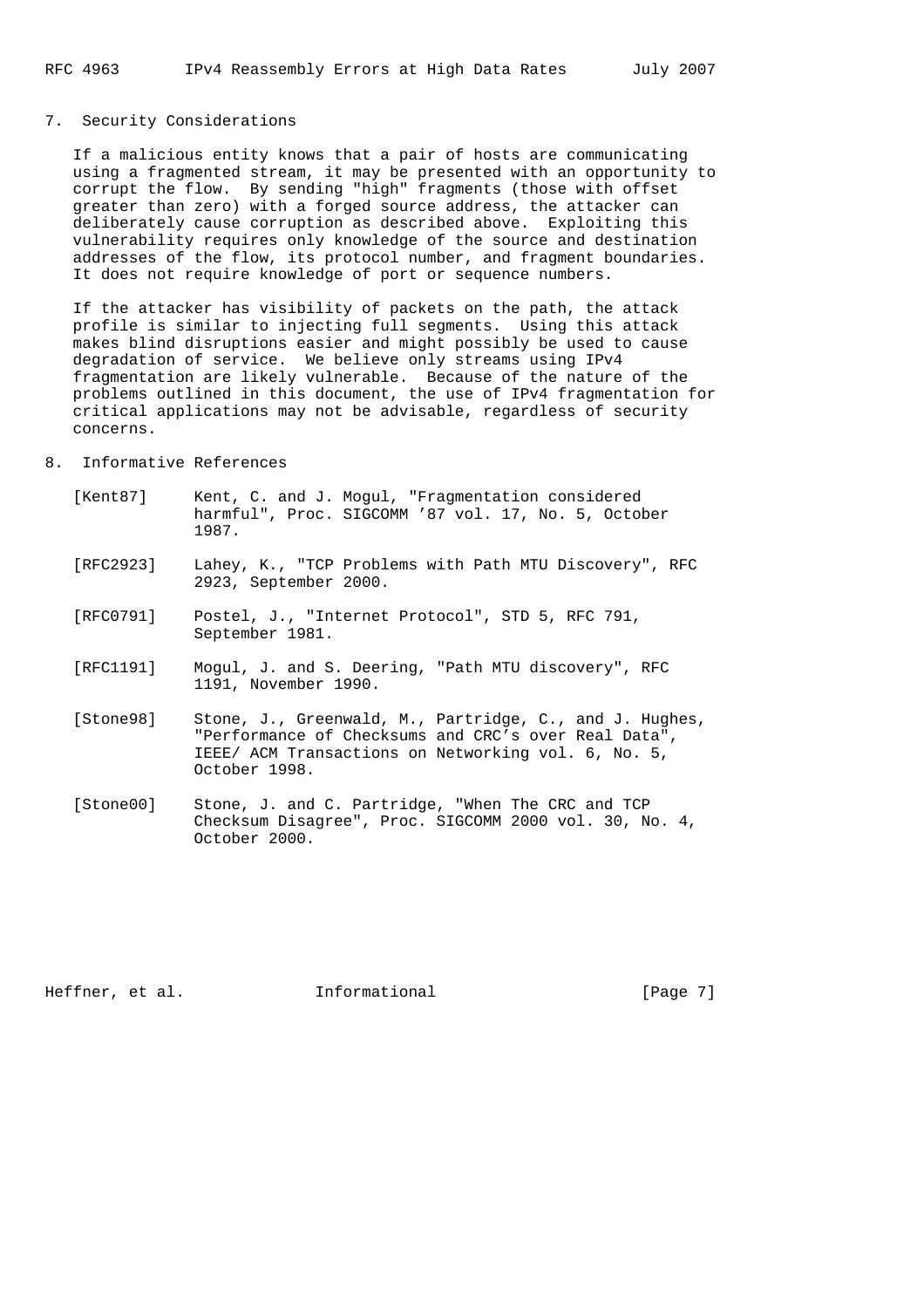RFC 4963 IPv4 Reassembly Errors at High Data Rates July 2007

- [QUANTA] He, E., Alimohideen, J., Eliason, J., Krishnaprasad, N., Leigh, J., Yu, O., and T. DeFanti, "Quanta: a toolkit for high performance data delivery over photonic networks", Future Generation Computer Systems Vol. 19, No. 6, August 2003.
- [Bellovin02] Bellovin, S., "A Technique for Counting NATted Hosts", Internet Measurement Conference, Proceedings of the 2nd ACM SIGCOMM Workshop on Internet Measurement, November 2002.
- [RFC2460] Deering, S. and R. Hinden, "Internet Protocol, Version 6 (IPv6) Specification", RFC 2460, December 1998.
- [RFC2960] Stewart, R., Xie, Q., Morneault, K., Sharp, C., Schwarzbauer, H., Taylor, T., Rytina, I., Kalla, M., Zhang, L., and V. Paxson, "Stream Control Transmission Protocol", RFC 2960, October 2000.
	- [RFC4251] Ylonen, T. and C. Lonvick, "The Secure Shell (SSH) Protocol Architecture", RFC 4251, January 2006.
	- [RFC4301] Kent, S. and K. Seo, "Security Architecture for the Internet Protocol", RFC 4301, December 2005.
	- [RFC4302] Kent, S., "IP Authentication Header", RFC 4302, December 2005.
	- [RFC4459] Savola, P., "MTU and Fragmentation Issues with In-the- Network Tunneling", RFC 4459, April 2006.
	- [RFC4821] Mathis, M. and J. Heffner, "Packetization Layer Path MTU Discovery", RFC 4821, March 2007.

Heffner, et al. 1nformational 1999 [Page 8]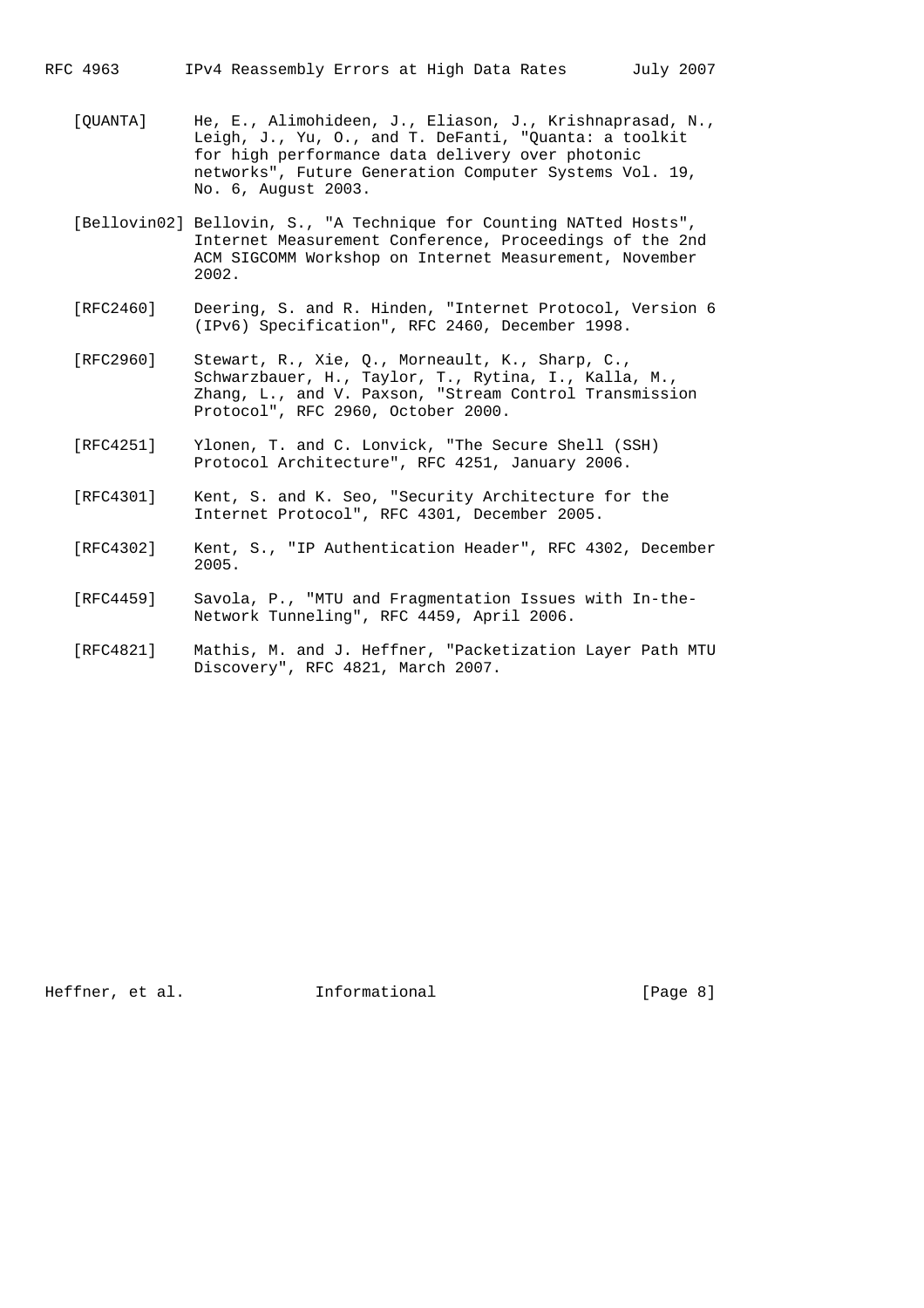Appendix A. Acknowledgements

 This work was supported by the National Science Foundation under Grant No. 0083285.

Authors' Addresses

 John W. Heffner Pittsburgh Supercomputing Center 4400 Fifth Avenue Pittsburgh, PA 15213 US

 Phone: 412-268-2329 EMail: jheffner@psc.edu

 Matt Mathis Pittsburgh Supercomputing Center 4400 Fifth Avenue Pittsburgh, PA 15213 US Phone: 412-268-3319

EMail: mathis@psc.edu

 Ben Chandler Pittsburgh Supercomputing Center 4400 Fifth Avenue Pittsburgh, PA 15213 US

 Phone: 412-268-9783 EMail: bchandle@gmail.com

Heffner, et al. 1nformational [Page 9]